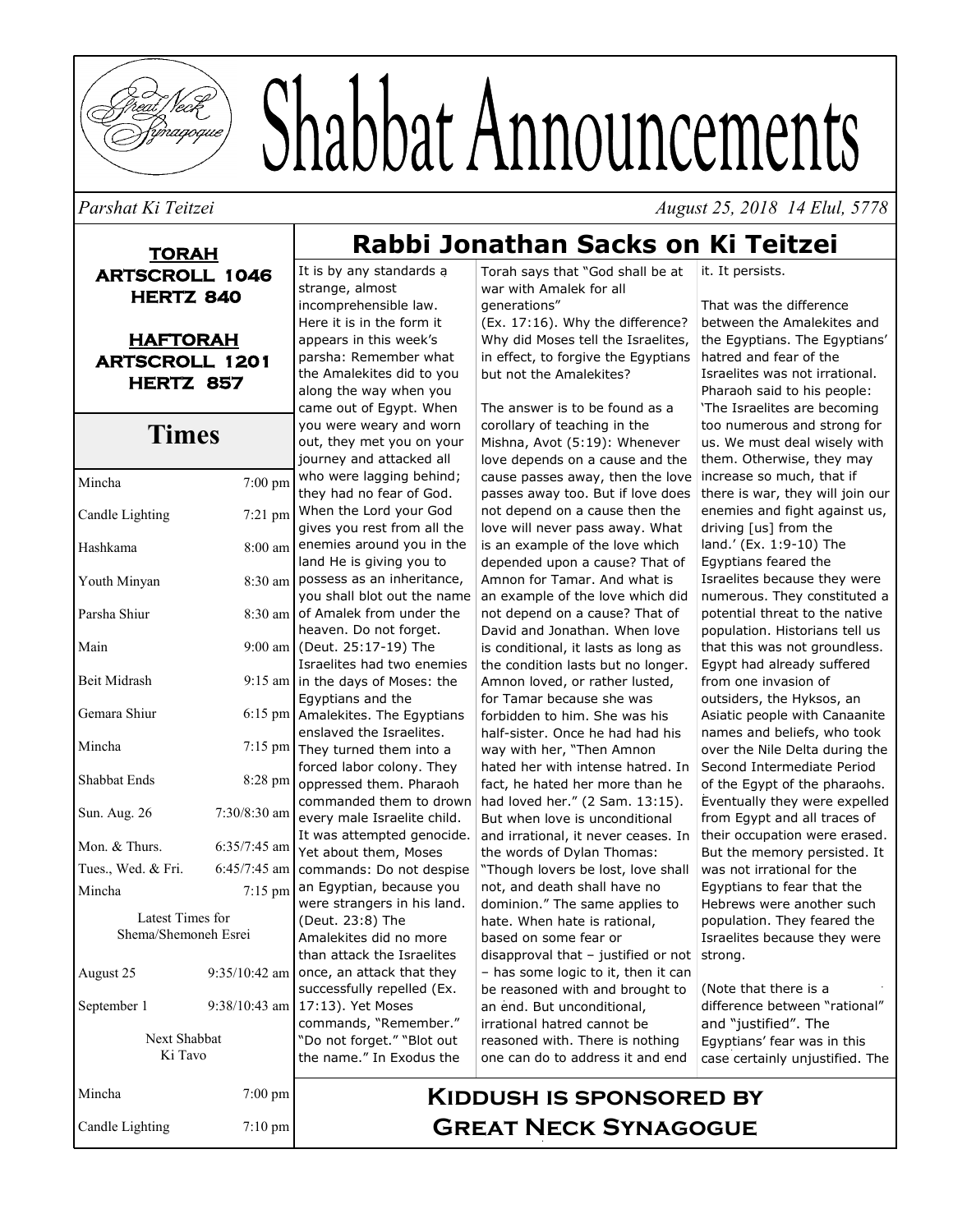| 26 Old Mill Road, Great Neck, NY 11023 (516) 487-6100                                                                                                                                                                                                                                                                                                                                                                                                                                                                                                                                                                                                                                                                                                                                                                                                                                                                                                                                                | Shabbat Announcements Ki Teitzei 5778                                                                                                                                                                                                                                                                                                                                                                                                                                                                                                                                                                                                                                                                                                                                                                                                                                                                                                                                                                                                                                                                                                                                                            |
|------------------------------------------------------------------------------------------------------------------------------------------------------------------------------------------------------------------------------------------------------------------------------------------------------------------------------------------------------------------------------------------------------------------------------------------------------------------------------------------------------------------------------------------------------------------------------------------------------------------------------------------------------------------------------------------------------------------------------------------------------------------------------------------------------------------------------------------------------------------------------------------------------------------------------------------------------------------------------------------------------|--------------------------------------------------------------------------------------------------------------------------------------------------------------------------------------------------------------------------------------------------------------------------------------------------------------------------------------------------------------------------------------------------------------------------------------------------------------------------------------------------------------------------------------------------------------------------------------------------------------------------------------------------------------------------------------------------------------------------------------------------------------------------------------------------------------------------------------------------------------------------------------------------------------------------------------------------------------------------------------------------------------------------------------------------------------------------------------------------------------------------------------------------------------------------------------------------|
| Israelites did not want to take over Egypt. To the contrary,<br>they would have preferred to leave. Not every rational emotion<br>is justified. It is not irrational to feel fear of flying after the                                                                                                                                                                                                                                                                                                                                                                                                                                                                                                                                                                                                                                                                                                                                                                                                | When an emotion like fear of immigrants is rational but<br>unjustified, eventually it declines and disappears.                                                                                                                                                                                                                                                                                                                                                                                                                                                                                                                                                                                                                                                                                                                                                                                                                                                                                                                                                                                                                                                                                   |
| report of a major air disaster, despite the fact that statistically<br>it is more dangerous to drive a car than to be a passenger in a<br>plane. The point is simply that rational but unjustified emotion<br>can, in principle, be cured through reasoning.)                                                                                                                                                                                                                                                                                                                                                                                                                                                                                                                                                                                                                                                                                                                                        | Antisemitism is different from xenophobia. It is the paradigm<br>case of irrational hatred. In the Middle Ages Jews were<br>accused of poisoning wells, spreading the plague, and in one of<br>the most absurd claims ever $-$ the Blood Libel $-$ they were<br>suspected of killing Christian children to use their blood to                                                                                                                                                                                                                                                                                                                                                                                                                                                                                                                                                                                                                                                                                                                                                                                                                                                                    |
| Precisely the opposite was true of the Amalekites. They<br>attacked the Israelites when they were "weary and weak". They<br>focused their assault on those who were "lagging behind."<br>Those who are weak and lagging behind pose no danger. This<br>was irrational, groundless hate. With rational hate it is possible<br>to reason. Besides, there was no reason for the Egyptians to<br>fear the Israelites any more. They had left. They were no<br>longer a threat. But with irrational hate it is impossible to<br>reason. It has no cause, no logic. Therefore it may never go<br>away. Irrational hate is as durable and persistent as irrational<br>love. The hatred symbolized by Amalek lasts "for all<br>generations." All one can do is to remember and not forget, to<br>be constantly vigilant, and to fight it whenever and wherever it                                                                                                                                            | make matzot for Pesach. This was self-evidently impossible,<br>but that did not stop people believing it. The European<br>- En-<br>lightenment, with its worship of science and reason, was ex-<br>pected to end all such hatred. Instead it gave rise to a new<br>version of it, racial antisemitism. In the nineteenth century<br>Jews were hated because they were rich and because they<br>were poor; because they were capitalists and because they<br>were communists; because they were exclusive and kept to<br>themselves and because they infiltrated everywhere; because<br>they were believers in an ancient, superstitious faith and<br>because they were rootless cosmopolitans who believed<br>nothing.                                                                                                                                                                                                                                                                                                                                                                                                                                                                           |
| appears.<br>There is such a thing as rational xenophobia: fear and hate of<br>the foreigner, the stranger, the one not like us. In the hunter-<br>gatherer stage of humanity, it was vital to distinguish between<br>members of your tribe and those of another tribe. There was<br>competition for food and territory. It was not an age of<br>liberalism and tolerance. The other tribe was likely to kill you or<br>oust you, given the chance. The ancient Greeks were<br>xenophobic, regarding all non-Greeks as barbarians. So still are<br>many native populations. Even people as tolerant as the British<br>and Americans were historically distrustful of immigrants, be<br>they Jews, Irish, Italian or Puerto Rican - and for some this<br>remains the case today. What happens, though, is that within<br>two or three generations the newcomers acculturate and<br>integrate. They are seen as contributing to the national<br>economy and adding richness and variety to its culture. | Antisemitism was the supreme irrationality of the age of<br>reason. It gave rise to a new myth, The Protocols of the Elders<br>of Zion, a literary forgery produced by members of the Czarist<br>Russia secret police toward the end of the nineteenth century.<br>It held that Jews had power over the whole of Europe - this at<br>the time of the Russian pogroms of 1881 and the antisemitic<br>May Laws of 1882, which sent some three million Jews,<br>powerless and impoverished, into flight from Russia to the<br>West. The situation in which Jews found themselves at the end<br>of what was supposed to be the century of Enlightenment and<br>emancipation was stated eloquently by Theodor Herzl, in 1897:<br>We have sincerely tried everywhere to merge with the national<br>communities in which we live, seeking only to preserve the<br>faith of our fathers. It is not permitted us. In vain are we loyal<br>patriots, sometimes superloyal; in vain do we make the same<br>sacrifices of life and property as our fellow citizens; in vain do<br>we strive to enhance the fame of our native lands in the arts<br>and sciences, or her wealth by trade and commerce. In our |
| Great Neck Yoetzet Halacha Lisa Septimus<br>Welcomes your questions about mikvah,<br>observance of taharat mishpacha (halacha relating<br>to married life) and women's health, as it connects<br>to Jewish law. Reach out to her at:<br>Phone: 516.415.1111<br>Email: greatneckyoetzet@gmail.com.<br>All conversations and emails are kept confidential.                                                                                                                                                                                                                                                                                                                                                                                                                                                                                                                                                                                                                                             | native lands where we have lived for centuries we are still<br>decried as aliens, often by men whose ancestors had not yet<br>come at a time when Jewish sighs had long been heard in the<br>countryIf we were left in peaceBut I think we shall not be<br>left in peace. This was deeply shocking to Herzl. No less<br>shocking has been the return of antisemitism to parts of the<br>world today, particularly the Middle East and even Europe,                                                                                                                                                                                                                                                                                                                                                                                                                                                                                                                                                                                                                                                                                                                                               |
| <b>Great Neck Synagogue</b><br>26 Old Mill Road, Great Neck, NY 11023                                                                                                                                                                                                                                                                                                                                                                                                                                                                                                                                                                                                                                                                                                                                                                                                                                                                                                                                | within living memory of the Holocaust. Yet the Torah intimates<br>why. Irrational hate does not die.<br>Not all hostility to Jews, or to Israel as a Jewish state, is                                                                                                                                                                                                                                                                                                                                                                                                                                                                                                                                                                                                                                                                                                                                                                                                                                                                                                                                                                                                                            |
| Rabbi Dale Polakoff, Rabbi                                                                                                                                                                                                                                                                                                                                                                                                                                                                                                                                                                                                                                                                                                                                                                                                                                                                                                                                                                           | irrational, and where it is not, it can be reasoned with. But<br>some of it is irrational. Some of it, even today, is a repeat of                                                                                                                                                                                                                                                                                                                                                                                                                                                                                                                                                                                                                                                                                                                                                                                                                                                                                                                                                                                                                                                                |

**Rabbi Ian Lichter, Assistant Rabbi Dr. Ephraim Wolf, z"l, Rabbi Emeritus Eleazer Schulman, z"l, Cantor Emeritus Rabbi Sholom Jensen, Youth Director Zehava & Dr. Michael Atlas, Youth Directors Mark Twersky, Executive Director Dr. James Frisch, Assistant Director Erran Kagan, President Harold Domnitch, Chairman of the Board Lisa Septimus, Yoetzet Halacha 516-415-1111**

the myths of the past, from the Blood Libel to the Protocols. All we can do is remember and not forget, confront it and defend ourselves against it. Amalek does not die. But neither does the Jewish people. Attacked so many times over the centuries, it still lives, giving testimony to the victory of the God of love over the myths and madness of hate.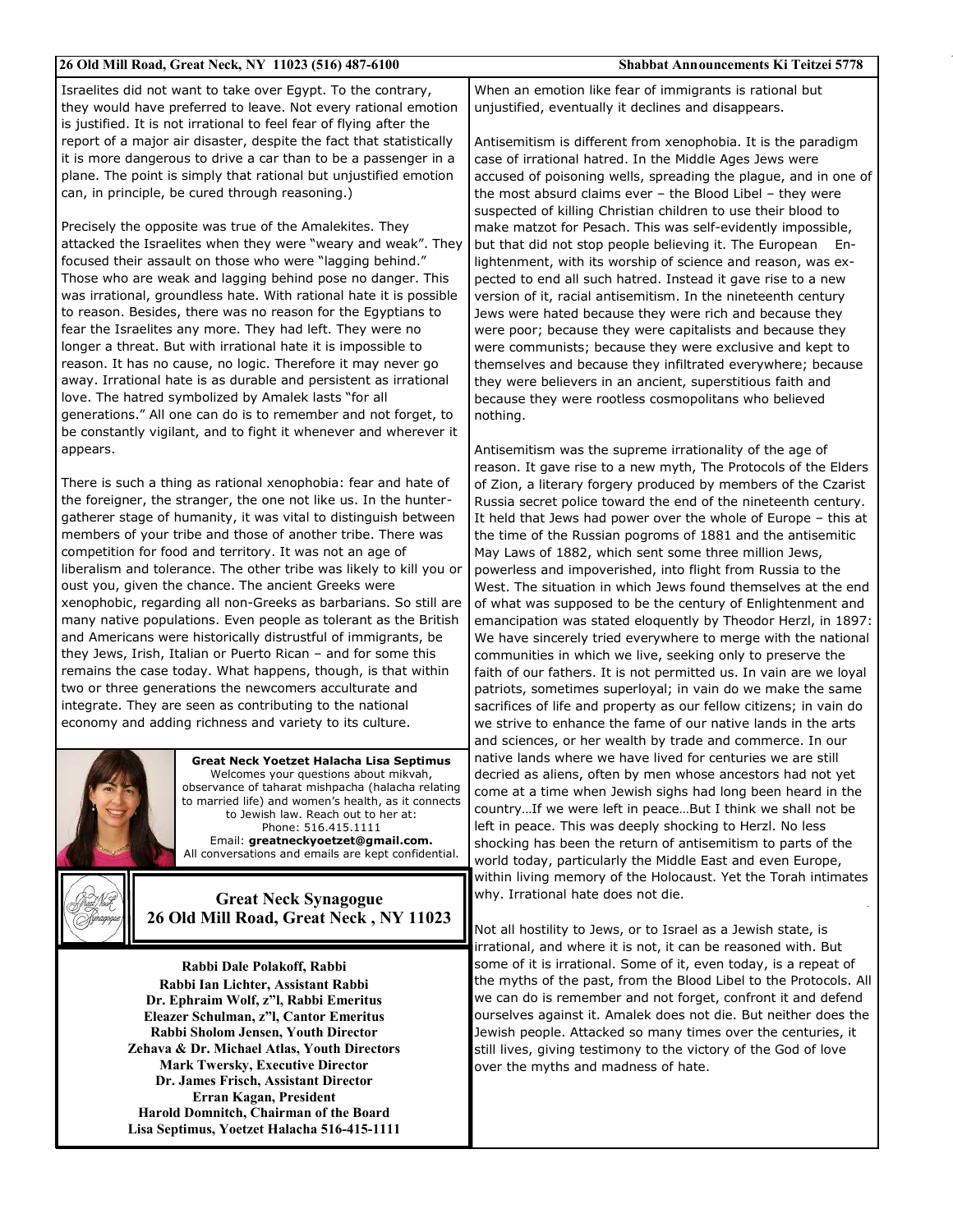**CHAVERIM CENTER & SISTERHOOD ROSH HASHANA CARDS** 

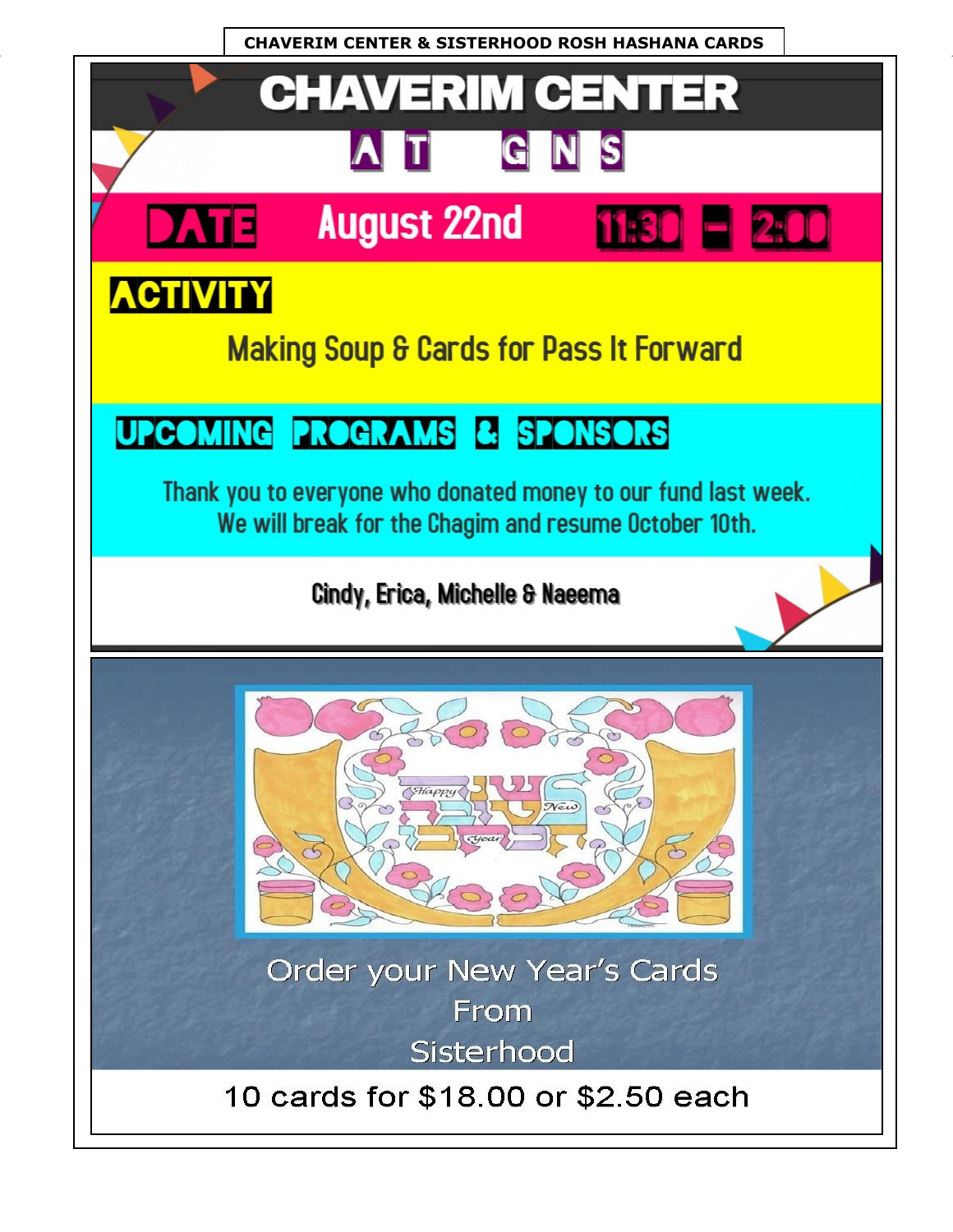. Great Neck Synagogue Men's Club 8th Annual Ocean Fishing Trip. **Sunday, August 26th** 4:15 pm

Men's Club Members \$65 Non-Members \$75 Children (ages 6-11) \$45 **Dinner Included** 

First 6 children to sign up under 12 are free (1 per family)

We are sold out every year! **Registration and payment** are due August 19

540 Guy Lombardo Ave. Freeport NY 11520

**Contact:** MarkFriedman 516.384.5491 Hilly Milun 516.448.4890 GNS office 516.487.6100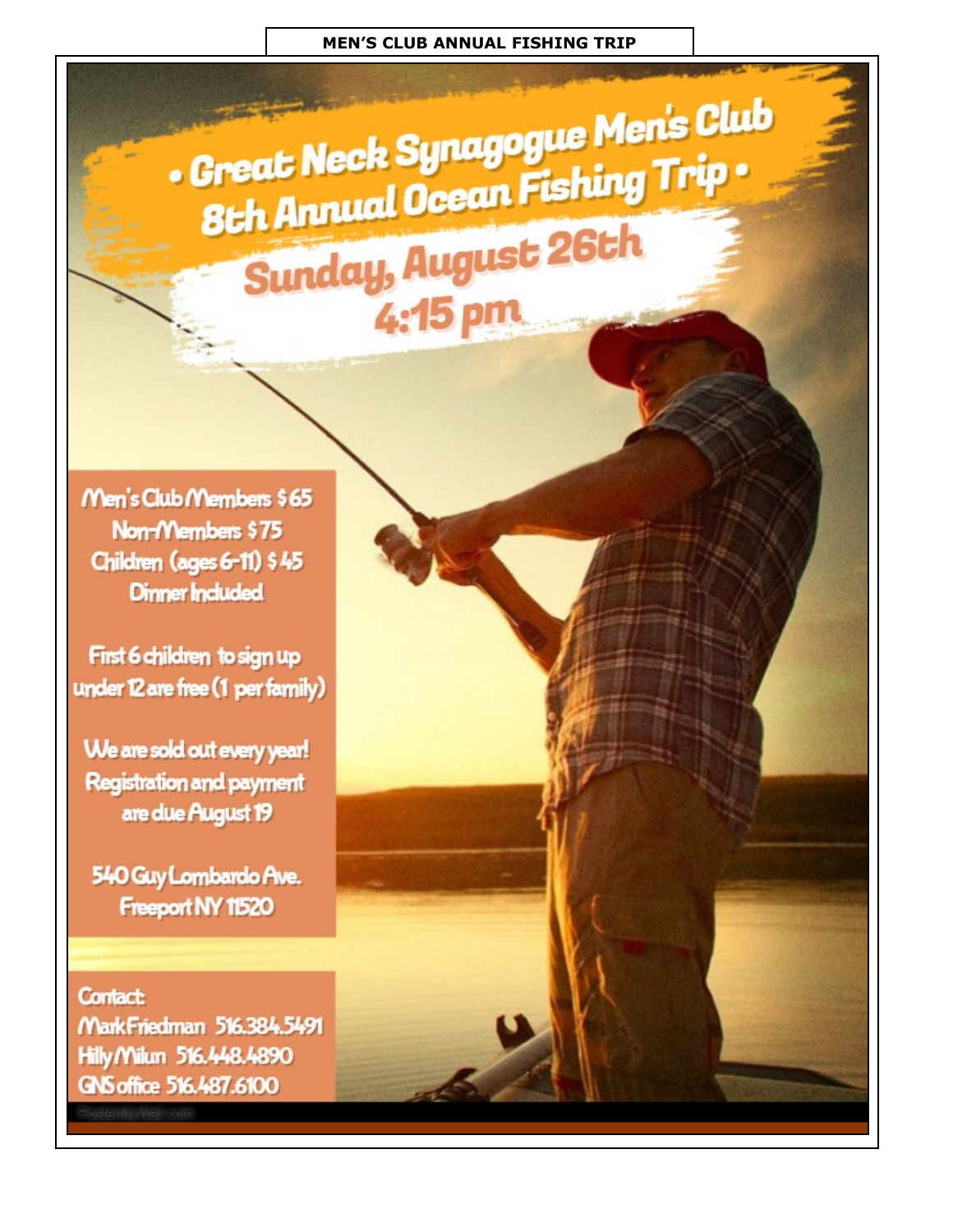

We collected 253 Pairs of shoes - 103 eyeglasses and 24 cell phones which were donated to Souls4soles, Sara's shoes, New-eyes.org, and Cellphones for soldiers.

We thank Steve Blumner and Jonny Ambalo for always taking the time to make sure that all the items donated from our GNS members were boxed and delivered to all the right places so that so many people in need will benefit. Thank you!!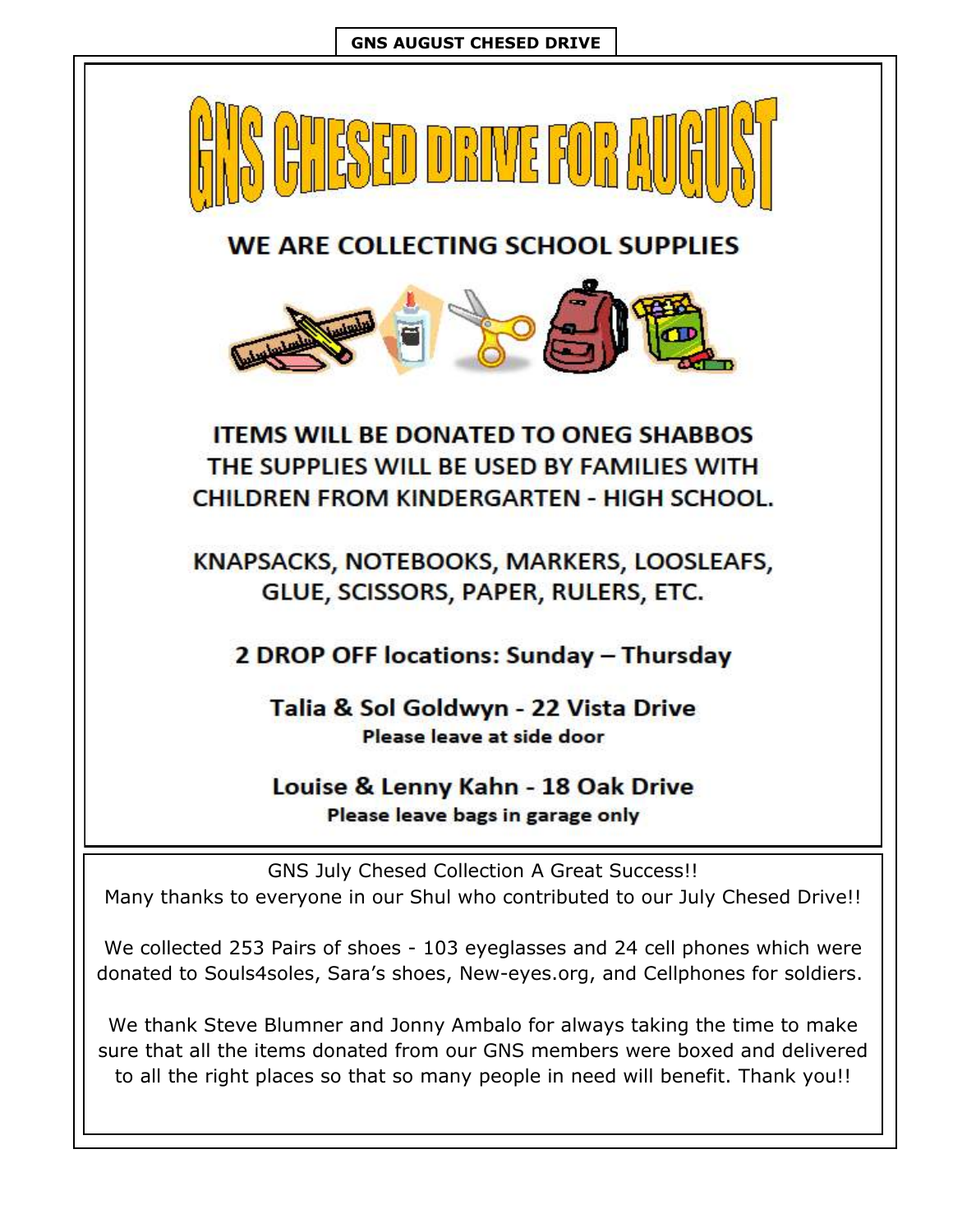

## **Great Neck Synagogue** presents a Conversation with

## Senator Elaine Phillips & Anna Kaplan

two State-Senate candidates speaking on issues affecting the Jewish community in New York State

**Senator Elaine Phillips**  $(R)$ 



**Anna Kaplan**  $(D)$ 

## Following Kiddush in the Beit Midrash Shabbat September 1st

LEIL SLICHOT AT GREAT NECK SYNAGOGUE SATURDAY EVENING, SEPTEMBER 1ST 2018

10:00 PM

RABBI LAWRENCE HAJIOFF

Redemption and the Jews: How to Bring Mashiach This Year



10:45 PM

## SLICHOT LED **BY FVAN TWFRSKY**

Originally from London, England, Rabbi Lawrence Hajioff graduated with honors in political science from Manchester University. After working for MTV in news production and winning the national competition 'Jewish Stand-Up Comedian' of the Year, Rabbi Hajioff traveled to study in Israel and then Monsey to receive his rabbinical semicha ordination from Ohr Somayach.

Rabbi Hajioff is the educational director of Birthright Israel Alumni in Manhattan. He has been instrumental in implementing programs for Bithright Israel in Manhattan such as the very successful adult bar and bat mitzvah program which some four hundred people have completed so far. He also leads trips to Israel & Poland three times a years for hundreds of young professionals.

Rabbi Hajioff is on the full-time faculty of Stern College for Women at Yeshiva University. His very popular credited courses include courses on Jewish Philosophy, Mysticism, Jewish Holidays, Shabbat, and many others.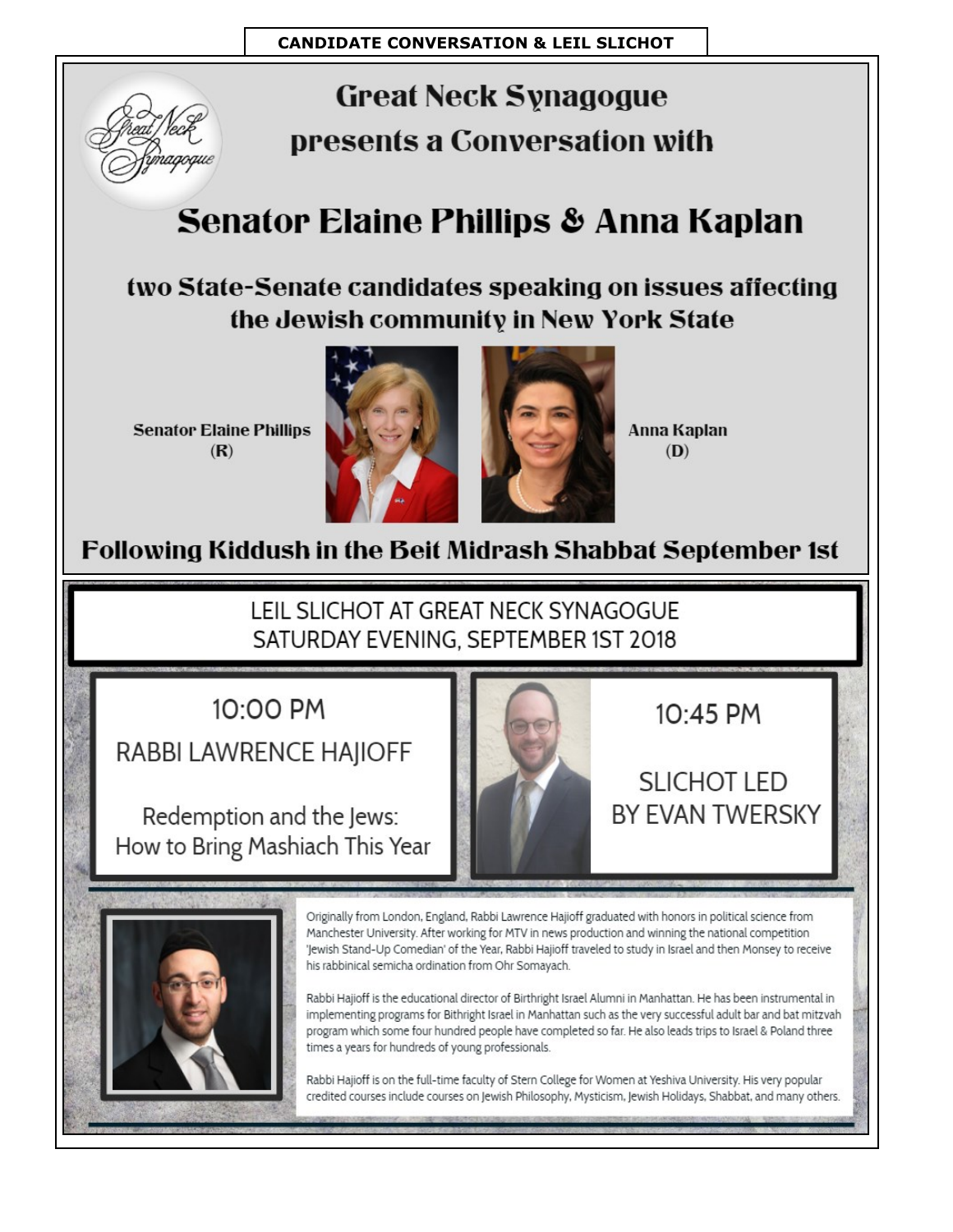## **GNS 11TH ANNUAL ROSH HASHANA PASS IT FORWARD HUNGER INITIATIVE WEDNESDAY SEPTEMBER 5th, 2018**

#### **BRING THE SWEETNESS OF ROSH HASHANA TO THOSE IN NEED!**

Now in its 11th year, the **PASS IT FORWARD** program of the GNS Hunger Initiative provides food to families for Yom Tov. Last year, volunteers packed and delivered *over 1000 meals to* needy individuals, families and kosher food pantries**.** 

## **HERE'S HOW YOU CAN HELP!**

**Donate Food:** If you have a kosher kitchen (separate meat and dairy utensils and kosher certification on all processed foods), make extra food (soup, main, side or dessert) and pack it in containers serving 4-8 (no bags please!)

Brownie mixes, aluminum pans & plastic containers available at 11 Margaret Court and 9 Myrtle Drive. Special request for matzah balls!! If you are making food, please email us at [yomtovchickens@gmail.com.](mailto:yomtovchickens@gmail.com) 

### **Deliver food to GNS COAT ROOM LOBBY** on **WEDNESDAY SEPTEMBER 5th** between **11:00 am – 1:00 pm**

**Donate \$\$:** Purchase a special meal for a **\$20** contribution at one of the kosher food markets in town, where there are signs at the cash registers. Meals will be delivered on your behalf. Or make a donation to the GNS Hunger Initiative.

**Donate Time:** We need **packers on Wednesday Sept. 5th** from 1:00-3:00pm and **drivers** for about 25 different routes, from 3:00-4:00pm, meeting at **GNS Coat Lobby**. To VOLUNTEER, email **Michelle Berman** [michberman@gmail.com.](mailto:michberman@gmail.com) 

**Leadership Opportunities:** If you would like to join our **Leadership Team**, host a cooking event, improve our presence on social media, coordinate a project, email **Cindy Hodkin** [koshercookinggn@gmail.com](mailto:koshercookinggn@gmail.com) or text her at 516.317.9632.

#### **Do A Mitzvah...Make Life Meaningful…Rosh HaShana is coming…**

Pass it Forward is looking for someone to host a matzo ball cooking event. We can provide you with large cooking pots and recipes... If you are interested in hosting, contact Marla Lemonik at Marla.lemonik@gmail.com or Cindy Hodkin at [Koshercookinggn@gmail.com f](mailto:Koshercookinggn@gmail.com)or details!!